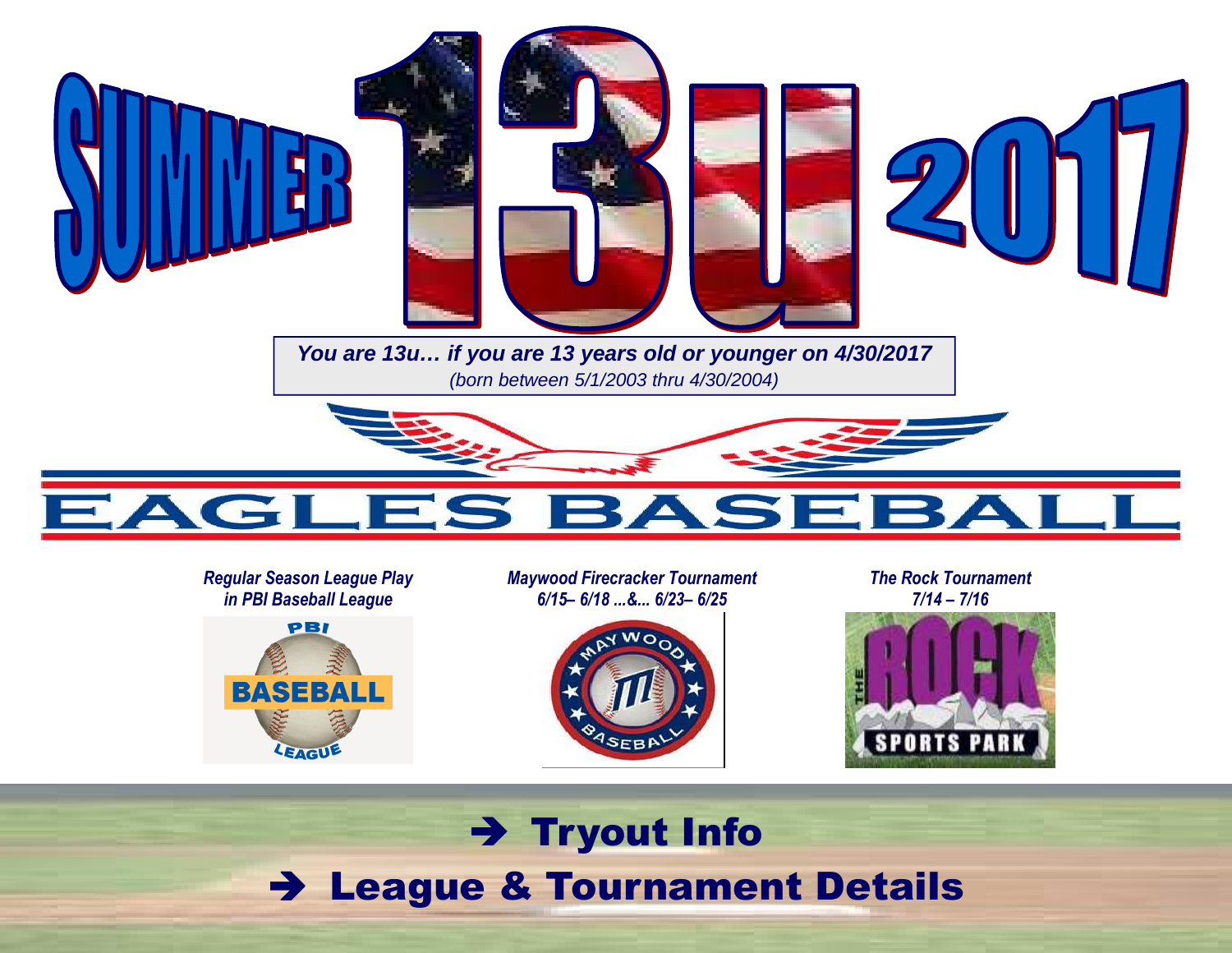

*Eagles Baseball… Summer 2017*

What's Included...



# REGULAR SEASON LEAGUE PLAY  $\rightarrow$  + 2 WEEKEND TOURNAMENTS

## **LEAGUE DETAILS**

- 13u plays on 60/90 field: primarily HS ru → 13u plays on 60/90 field; primarily HS rules<br>→ League games are played in the PBI Leagu
- 
- → League games are played in the PBI League<br>→ 12 League Games in the season (apx 2x per week)<br>→ Regular season followed by Playoff bracket
- Regular season followed by Playoff bracket Regular season followed by Playoff bracket<br>
Same Weeks...6/12. 6/19. 6/26. 7/3. 7/10. 7/17
- Game Weeks...6/12, 6/19, 6/26, 7/3, 7/10, 7/17, 7/24<br>
2 Games per week- Played on Weekday Evenings
- → 2 Games per week– Played on Weekday Evenings<br>→ Weekday game times are typically 6:00PM or later
- → Weekday game times are typically 6:00PM or later<br>→ Games in Bergen/Passaic/Morris/Rockland area
- 
- → Games in Bergen/Passaic/Morris/Rockland area<br>→ Weekday evening workouts around game schedule

#### **PRACTICE DETAILS***Pre-Season Practice Dates*

Friday 6/02/17… 7:00PM– 9:30PM … at PBI Monday 6/05/17… 7:00PM– 9:30PM … at PBI Friday 6/09/17… 7:00PM– 9:30PM … at PBI

#### **In-Season Weekly Workouts**

Skill workouts will be held on weekday evenings thru the season Workouts will be scheduled around our game schedule

 For example; if Games on M / W … Workouts will be Tu / Th Plan on being at games / practice Mon. thru Thu. (F. is backup day)

## **UNIFORMS**

Uniform includes> Jersey, Pants, Hat

Players new to the Eagles will need a full uniform. Full uniform fee is \$100.00

Additional uniform pieces available for Returning Players as well a New Players



 Available every **MONDAY** at **6:30PM** Available every **FRIDAY** at **7:30PM** *(Must pre-register to guarantee tryout spot. Limited availability.)* 

## PRIVATE TRYOUTS

 Available 7 days a weekCall 201-760-8720 ext. 100 ...or… email greg@baseballclinics.com

## **TOURNAMENT DETAILS**

### **MAYWOOD <sup>F</sup>IRECRACKER <sup>T</sup>OURNAMENT "9TH ANNUAL <sup>F</sup>IRECRACKER <sup>T</sup>OURNAMENT"**

 Dates… Thursday 6/15/17 -thru- Sunday 6/18/17 *(pool games)*  Friday 6/23/17 -thru- Sunday 6/25/17 *(playoff games)* Location… Maywood, NJ and surrounding areaWeb… *www.leaguelineup.com/thefirecrackertournament*

### **P** THE ROCK SPORTS PARK "**MID-SUMMER <sup>C</sup>LASSIC"**

 Dates… Friday 7/14/17 -thru- Sunday 7/16/17 Location… 24 Old Black Meadow Rd. Chester, NY 10918 Web… *www.therocksportspark.com*

#### *Notes Regarding Tournaments...*

- Attendance to preset tournaments is mandatory for all players.<br>A Travelledginalmeal arrangements and accepted agate are
- $\rightarrow$  Travel/lodging/meal arrangements and associated costs are the responsibility of individual players, not PBI. the responsibility of individual players, not PBI.
- $\rightarrow$  Two preset local tournaments are factored into the total fee.<br>Additional tournaments that the team may earne to ottend a
- Additional tournaments that the team may agree to attend are<br>priced at \$199.00 to \$299.00 per player—per tournament. priced at \$199.00 to \$299.00 per player—per tournament.



 **13u Summer Eagles Team… \$1,098.<sup>00</sup>**  *(Uniform fees are additional… \$100.00 for full uniform)*